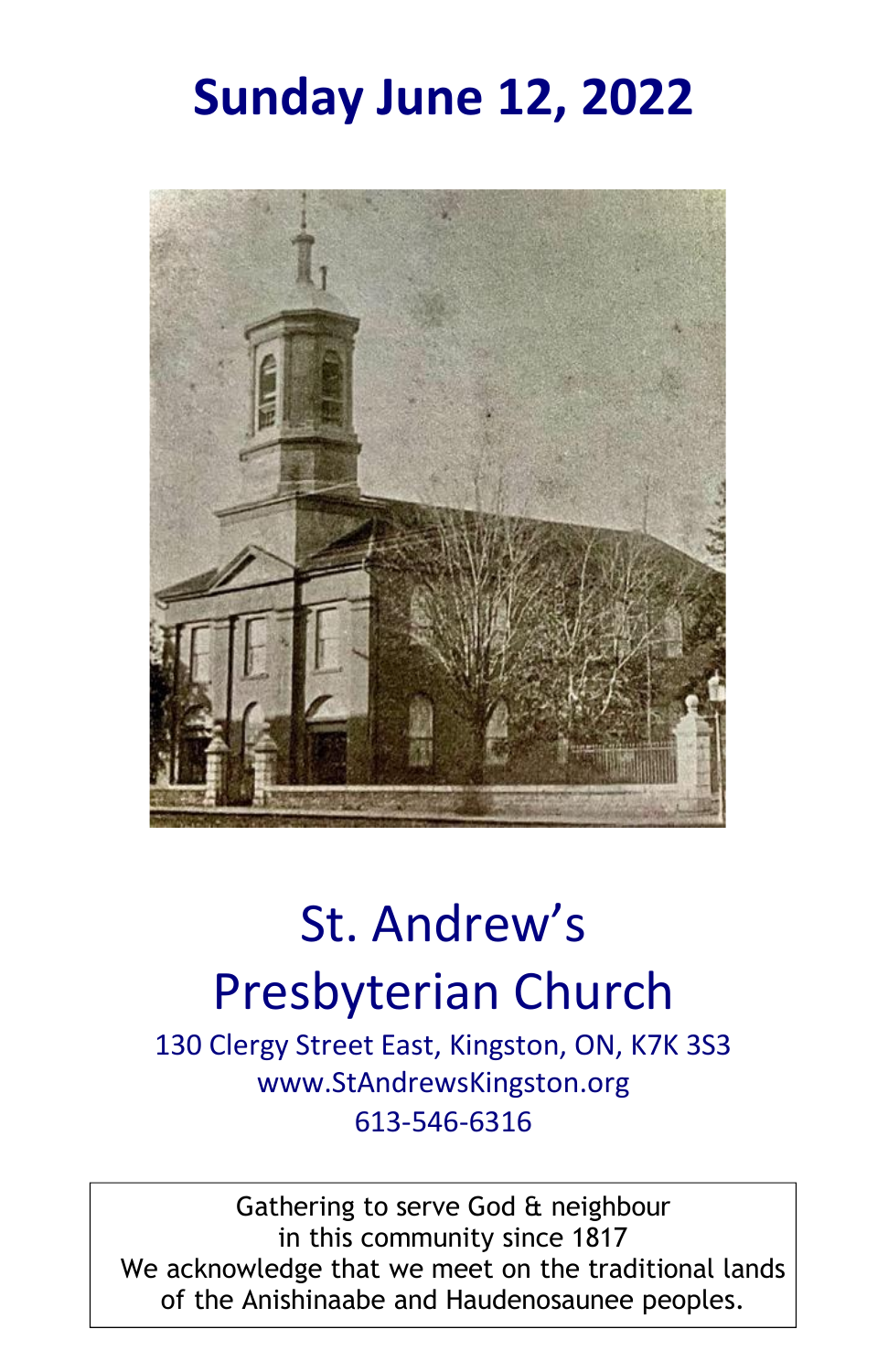## **ORDER OF SERVICE**

| <b>Preludes</b>                      | Prelude in G Major<br>Allein Gott in der Hoeh'                         | Couperin<br>J.S. Bach |     |
|--------------------------------------|------------------------------------------------------------------------|-----------------------|-----|
| <b>Entry of the Bible</b>            |                                                                        |                       |     |
| <b>Call to Worship</b>               |                                                                        |                       |     |
| <b>Hymn</b>                          | Holy, holy, holy                                                       |                       | 299 |
|                                      | God in three Persons, blessed Trinity                                  |                       |     |
| <b>Prayer of Approach</b>            |                                                                        |                       |     |
| The Lord's Prayer                    |                                                                        | see insert            |     |
| <b>Greetings &amp; Announcements</b> |                                                                        | Nancy                 |     |
| <b>Hymn</b>                          | We are one in the spirit<br>they'll know we are Christians by our love |                       | 471 |
| <b>Time with Children</b>            |                                                                        |                       |     |
| Anthem                               | Holy, Holy, Holy                                                       | F. Schubert           |     |
| <b>Scripture Lessons</b>             | Proverbs 8:1-4, 22-31                                                  | Dennis                |     |
|                                      | Romans 5:1-5                                                           | Crystal               |     |
|                                      | John 17:12-15                                                          |                       |     |
| <b>Sermon</b>                        | Reviving the Scottish Trinity                                          |                       |     |
| <b>Hymn</b>                          | God is love: come, heaven, adoring                                     |                       | 314 |
|                                      | God is love, eternal love                                              |                       |     |
|                                      | <b>Prayers of Thanksgiving and Intercession</b>                        | Nancy                 |     |
| <b>Doxology</b>                      | Praise God from whom all blessings flow                                |                       | 830 |
| <b>Hymn</b>                          | Thou whose almighty word                                               |                       | 291 |
|                                      | glorious Trinity                                                       |                       |     |
| <b>Benediction and Choral Amen</b>   |                                                                        |                       |     |
| <b>Postlude</b>                      | Prelude and Fugue in e minor                                           | J.S. Bach             |     |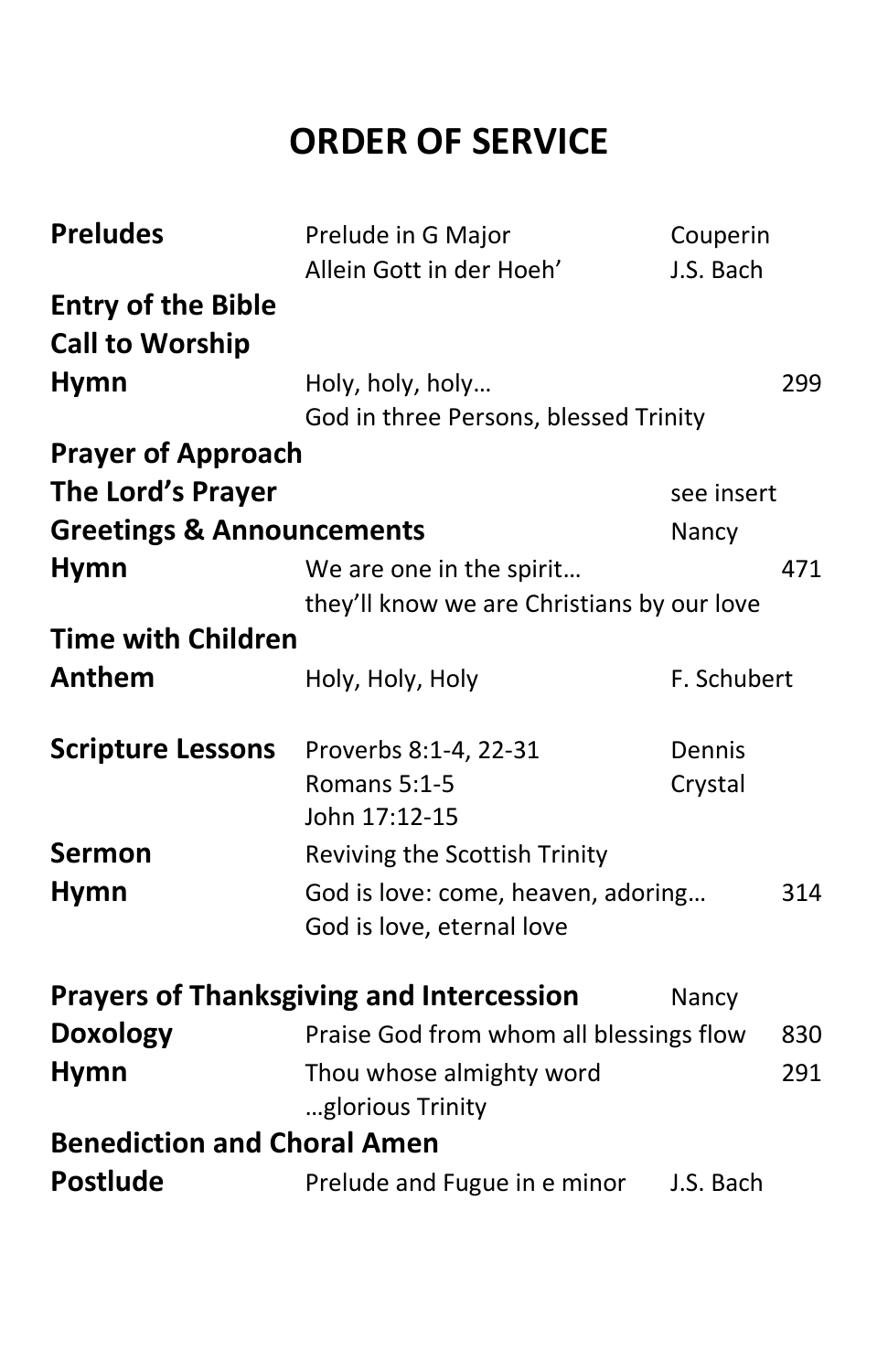#### **The Lord's Prayer**

Our Father, who art in heaven, hallowed be thy name. Thy kingdom come, thy will be done, on earth as it is in heaven. Give us this day our daily bread.

Forgive us our debts as we forgive our debtors.

And lead us not into temptation but deliver us from evil,

for thine is the kingdom, the power and the glory, for ever. Amen

## **SCRIPTURE LESSONS**

#### **Proverbs 8:1-4, 22-31**

Does not wisdom call, and does not understanding raise her voice? On the heights, beside the way, at the crossroads she takes her stand; beside the gates in front of the town, at the entrance of the portals she cries out: 'To you, O people, I call, and my cry is to all that live… The Lord created me at the beginning of his work, the first of his acts of long ago. Ages ago I was set up, at the first, before the beginning of the earth. When there were no depths I was brought forth, when there were no springs abounding with water. Before the mountains had been shaped, before the hills, I was brought forth when he had not yet made earth and fields, or the world's first bits of soil. When he established the heavens, I was there, when he drew a circle on the face of the deep, when he made firm the skies above, when he established the fountains of the deep, when he assigned to the sea its limit, so that the waters might not transgress his command, when he marked out the foundations of the earth, then I was beside him, like a master worker;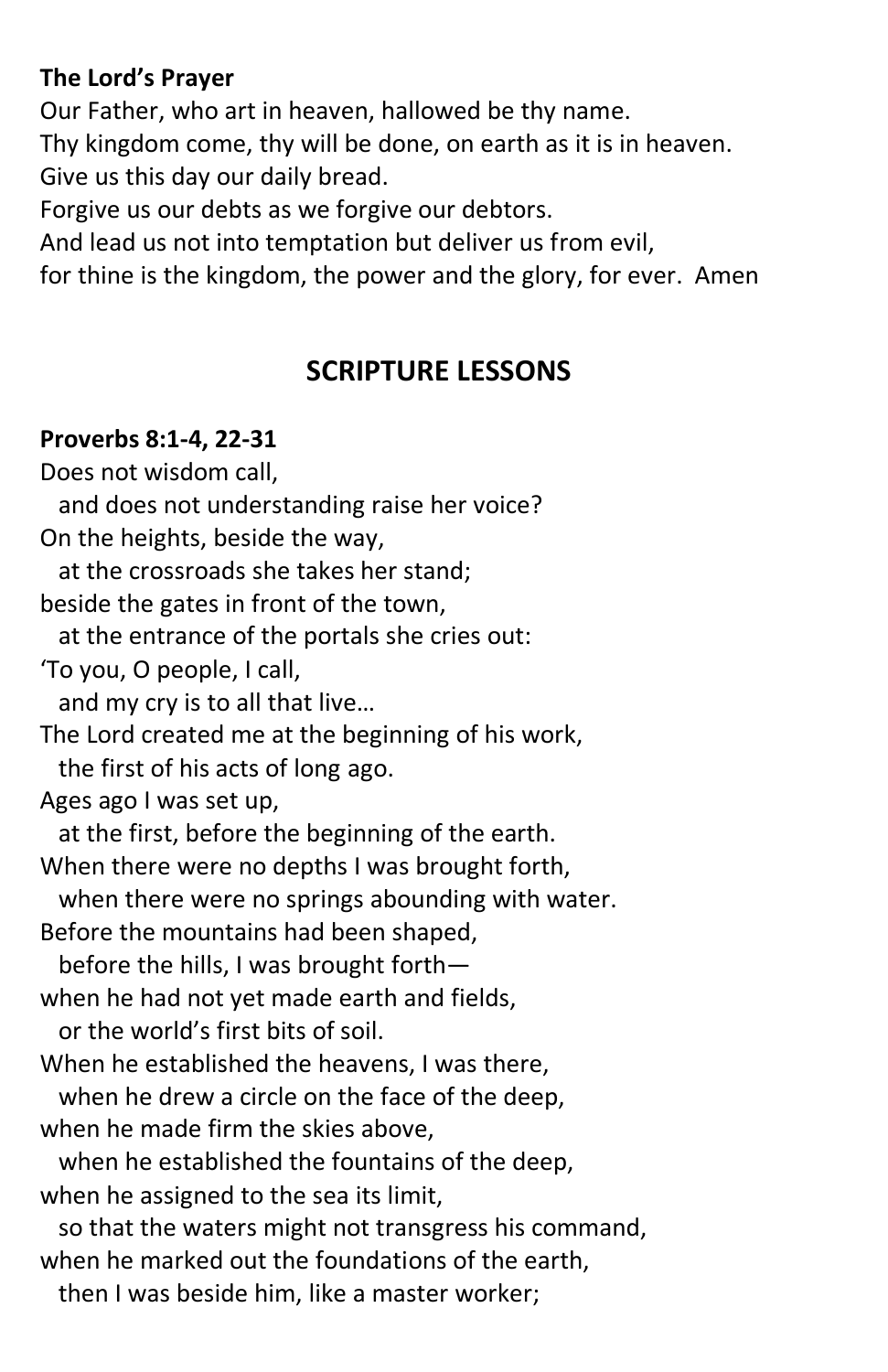and I was daily his delight, rejoicing before him always, rejoicing in his inhabited world and delighting in the human race.

#### **Romans 5:1-5**

Therefore, since we are justified by faith, we have peace with God through our Lord Jesus Christ, through whom we have obtained access to this grace in which we stand; and we boast in our hope of sharing the glory of God. And not only that, but we also boast in our sufferings, knowing that suffering produces endurance, and endurance produces character, and character produces hope, and hope does not disappoint us, because God's love has been poured into our hearts through the Holy Spirit that has been given to us.

#### **John 17:12-15**

While I was with them, I protected them in your name that you have given me. I guarded them, and not one of them was lost except the one destined to be lost, so that the scripture might be fulfilled. But now I am coming to you, and I speak these things in the world so that they may have my joy made complete in themselves. I have given them your word, and the world has hated them because they do not belong to the world, just as I do not belong to the world. I am not asking you to take them out of the world, but I ask you to protect them from the evil one.

## **NOTES FROM THE DIRECTOR OF MUSIC**

On this Trinity Sunday, the **Anthem** seems to be, but is not really about, the Trinity. Frankly, there are not that many anthems specific to the Holy Trinity. The opening hymn is quite solidly about the Father, Son and Holy Spirit, but the Anthem, although it has the same name, is a setting of the Sanctus from Schubert's famous German Mass. It can be found in our Book of Praise #623.

As I was selecting the organ music for today, I felt in a "key of G" mood (whatever that is) and so selected **Preludes** by François Couperin and J.S. Bach, both composed in this happy key. Couperin's piece comes from one of his masses for organ. Bach's prelude is based on the chorale translated as "All Glory be to God on High". The relative minor key of G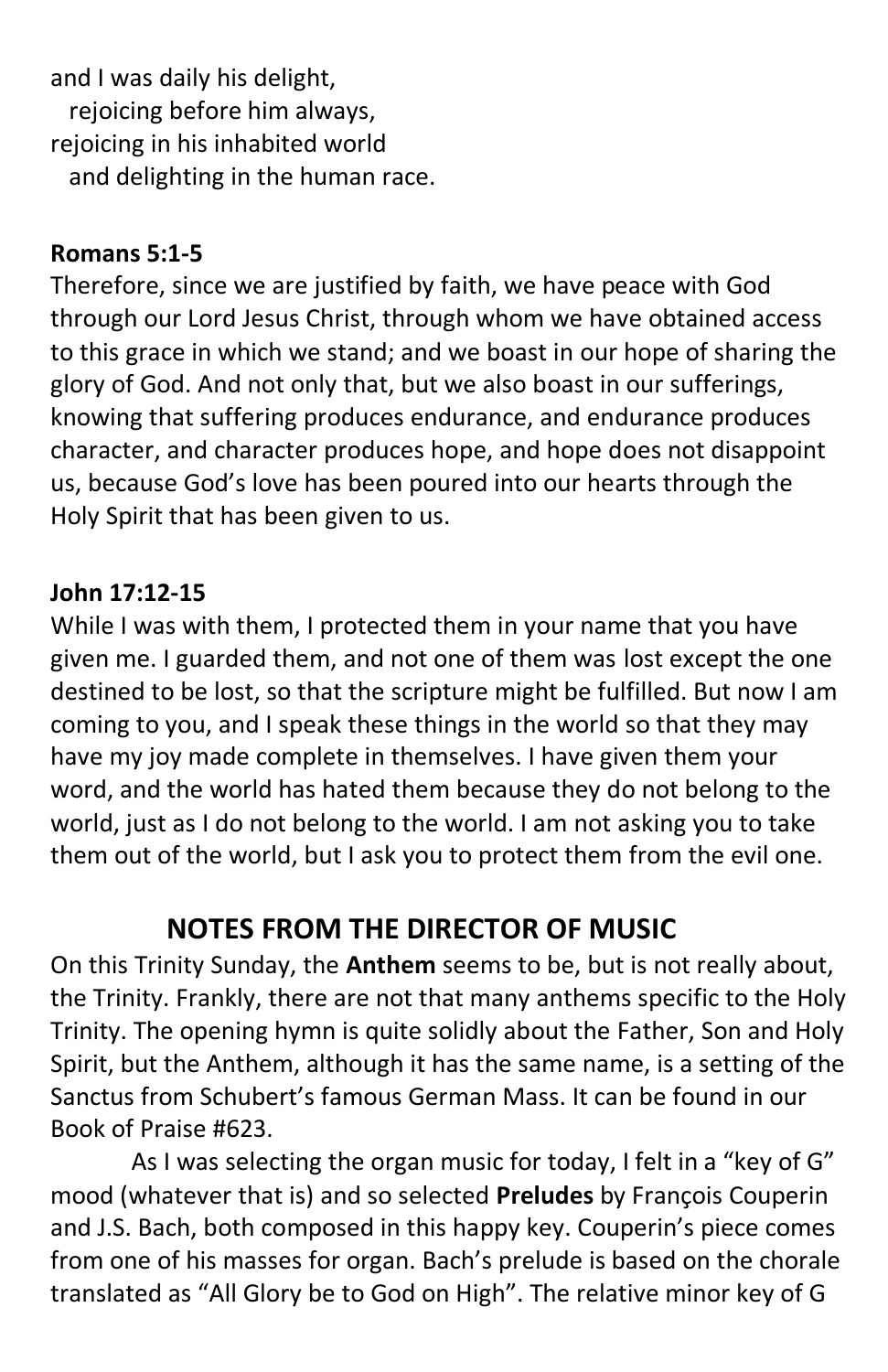is e, also written with one sharp in the key signature. Most of Bach's Preludes and Fugues are too long to be played for a service but the one in e minor is mercifully short and works well for a **Postlude**.

#### ~Anthem~

Holy, holy, holy, God almighty, Lord! Holy, holy, holy, everywhere adored! God without beginning, God, eternal One reigns and rules forever all beneath the son Power and love and wonder circling round God's throne, praise our God most holy, Lord of life alone.

## **ANNOUNCEMENTS**

#### **Welcome**

This morning we extend a warm welcome to The Rev. Dr. Malcolm Sinclair. Malcolm is the Minister Emeritus of Metropolitan United Church in Toronto. Now retired, he was the preacher there for thirty years. He is proud of his Scottish roots and has preached there often, in such places as Edinburgh, Thurso, Wick, Roslin Chapel, and at a Sunday morning service in Iona Abbey. A singer and entertainer, he has celebrated Robert Burns, and all things Scottish, in concerts over forty-six seasons. Malcolm and his wife Elspeth have a seasonal home on the Long Reach, south of Napanee, and have been happy in the area for over twenty years.

#### **Congregational meeting**

A congregational meeting has been called following the service on Sunday, June 19, to receive information about the reviewed 2021 financial statements, to be provided with an update from the Trustees, and to consider other business as outlined in the agenda, including an invitation to sponsor a ministerial student. Financial statements, trustees report and agenda will be distributed as soon as possible.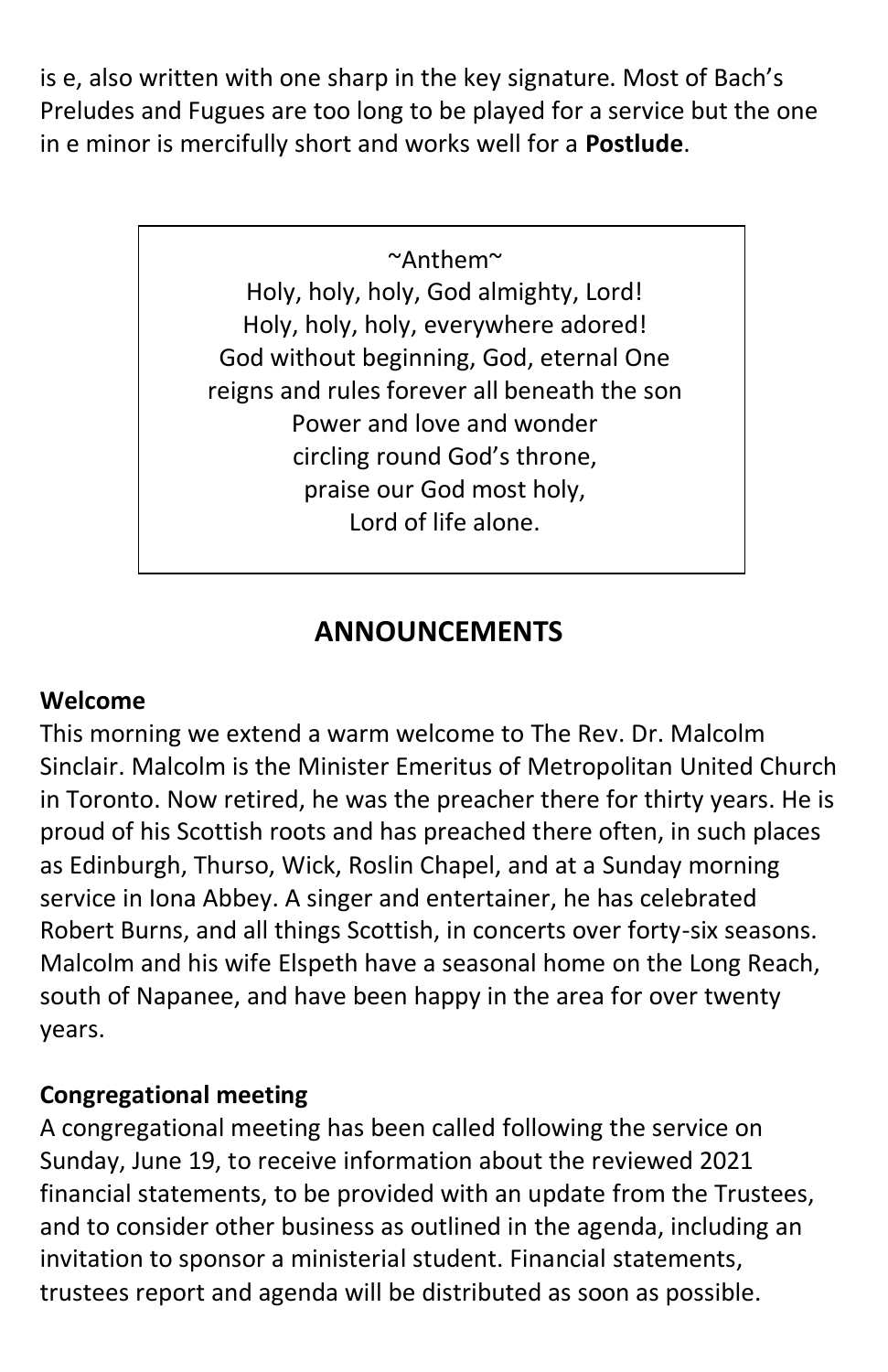#### **After Church Fellowship Time**

As we are adjusting to the "new normal" that guides our social interactions, we are once again serving refreshments in St. Andrew's Hall following the service. Please join us whenever you feel comfortable to do so. You can always grab a beverage and socialize on the church lawn.

#### **Manse Community Support Group**

Thank you to Al and Susanne who provided the May 29th supper to the Manse residents. Dorothy and Kim have offered to provide the June 26th supper. If you would like to volunteer, please contact Nancy Hancock at 613-546-4951 or Anne-Marie Gabrini at 613-766-7226.

#### **Mid-Week Worship**

Wednesday June 22, 7:30 p.m. A time of song and prayer in the tradition of the Taizé community. Led by Susanne and Wendy. <https://us02web.zoom.us/j/82464811989>

## **ALSO**

#### **Fish Fry Fundraiser**

Sunday, June 19, 4:30 - 7:00 at St. John's Presbyterian, 2360 Middle Rd. Tickets are \$15.00 and must be purchased in advance. The food will be "to-go", but there will be some tents set up for folks to stay, eat and visit. Contact: Gail Collett 613-542-0997 or Dorothy Higgs 613-548-8378.

## **WAYS TO CONTRIBUTE AND REACH OUT**

#### **Flowers in the Sanctuary**

If you would like to contribute flowers (or plants) for a Sunday between May and August, please contact Wendy for details at: [w.worling@sympatico.ca](file:///C:/Users/Office/Desktop/2022%20Desktop/April/w.worling@sympatico.ca)

#### **Food Basket**

Remembering neighbours in need, we have resumed collecting foodstuffs for distribution through the Partners In Mission food bank. You are invited to bring a contribution on Sunday mornings. Once a month Ed B. makes a delivery to the food bank.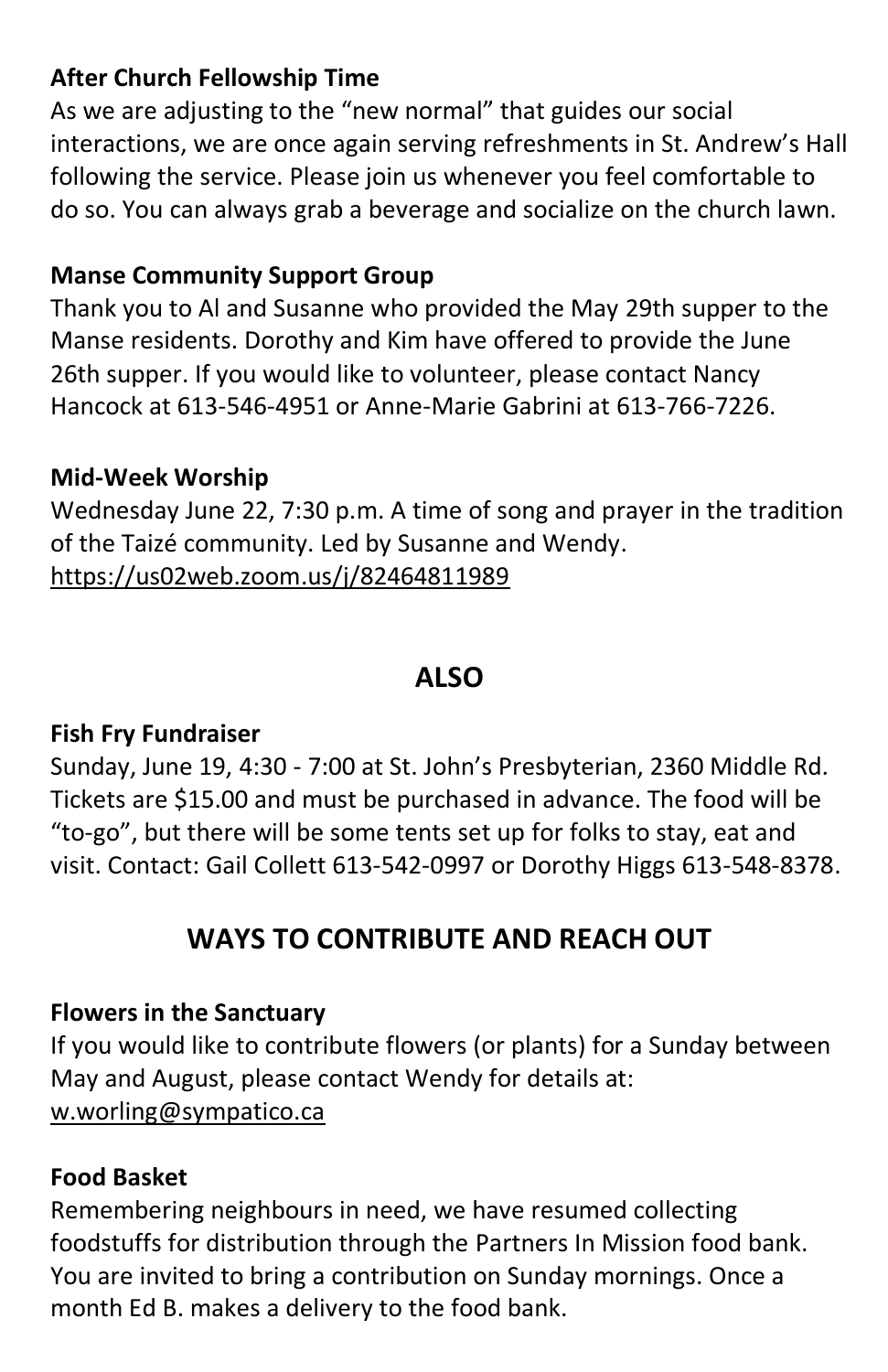#### **Circle of Prayer**

This team of St. Andrew's members is ready to add their prayers to yours. Please send requests in full confidence to our co-ordinator Dorothy at [dotmessenger@gmail.com](mailto:dotmessenger@gmail.com)

#### **St. Andrew's 2022-23 Special Mission Partners**

You are invited to add a designated portion of your offerings to support Local - Camp IAWAH, Momentum Campus Ministries, Habitat for Humanity, Prison Ministries Salvation Army National - Arise Ministries (individuals involved in the sex trade), Flora

House (Winnipeg First Nations after-school programme), Presbyterian College Montréal (theological education)

International - Equipping Leaders in the Middle East (Beirut), PWS&D, SAT 7 (gospel satellite broadcasting)

Just mark 'Mission' on your envelope, or provide PAR directions to our bookkeeper.

#### **Engage in Advocacy**

A letter-writing resource is now available to help individuals and churches engage in advocacy on six important social issues which The Presbyterian Church in Canada has endorsed as part of its participation in God's mission in the world – from climate justice, to just treatment of Palestinian children, to Missing and Murdered Indigenous Women Calls for Justice. More information and a template are at: https://presbyterian.ca/resources/advocacy/

## **SERVING THIS MORNING**

| <b>Beadle:</b>           | Larry M.              |
|--------------------------|-----------------------|
| Livestreaming:           | Benjamin and Julielee |
| <b>Flowers:</b>          | Hélène and Michael P. |
| <b>Ushers this week:</b> | Dorothy M., Rory W.   |
| <b>Ushers June 19:</b>   | Elaine and Pat C.     |

| <b>Financial Review to May 31, 2022</b> | <b>Budgeted</b> | <b>Received</b> |
|-----------------------------------------|-----------------|-----------------|
| <b>General Offerings</b>                | \$106,418       | \$91,228        |
| <b>Missions</b>                         | \$8,125         | \$7,342         |
|                                         |                 |                 |